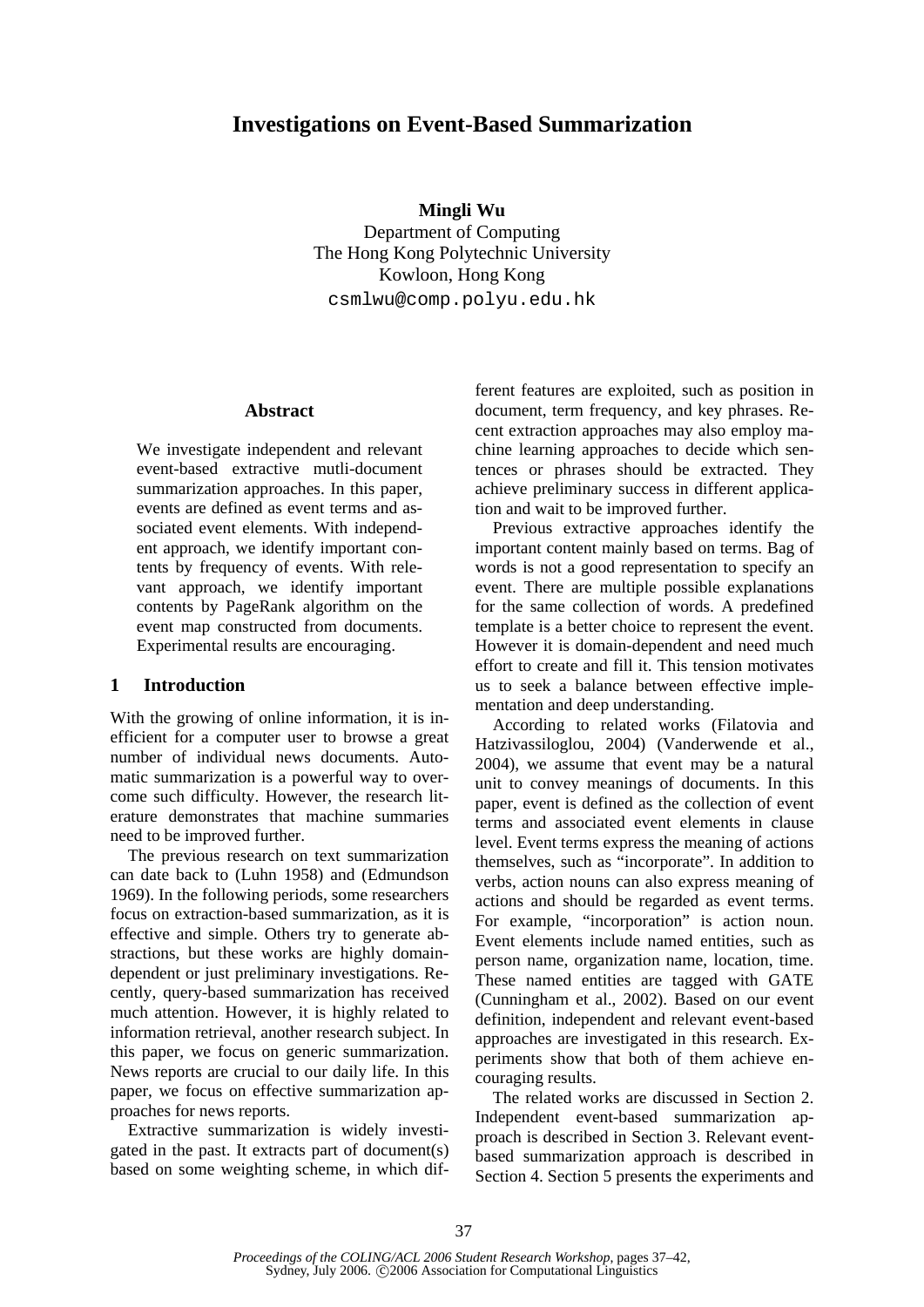evaluations. Then the strength and limitation of our approaches are discussed in Section 6. Finally, we conclude the work in Section 7.

# **2 Related Work**

Term-based extractive summarization can date back to (Luhn, 1958) and (Edmundson, 1969). This approach is simple but rather applicable. It represents the content of documents mainly by bag of words. Luhn (1958) establishes a set of "significant" words, whose frequency is between a higher bound and a lower bound. Edmundson (1969) collects common words, cue words, title/heading words from documents. Weight scores of sentences are computed based on type/frequency of terms. Sentences with higher scores will be included in summaries. Later researchers adopt tf\*idf score to discriminate words (Brandow et al., 1995) (Radev et al., 2004). Other surface features are also exploited to extract important sentence, such as position of sentence and length of sentence (Teufel and Moens, 1999) (Radev et al., 2004). To make the extraction model suitable for documents in different domains, recently machine learning approaches are widely employed (Kupiec et al., 1995) (Conroy and Schlesinger, 2004).

To represent deep meaning of documents, other researchers have investigated different structures. Barzilay and Elhadad (1997) segment the original text and construct lexical chains. They employ strong chains to represent important parts of documents. Marcu (1997) describes a rhetorical parsing approach which takes unrestricted text as input and derives the rhetorical structure tree. They express documents with structure trees. Dejong (1978) adopts predefined templates to express documents. For each topic, the user predefines frames of expected information types, together with recognition criteria. However, these approaches just achieve moderate results.

Recently, event receives attention to represent documents. Filatovia and Hatzivassiloglou (2004) define event as action (verbs/action nouns) and named entities. After identifying actions and event entities, they adopt frequency weighting scheme to identify important sentence. Vanderwende et al. (2004) represent event by dependency triples. After analysis of triples they connect nodes (words or phrases) by way of semantic relationships. Yoshioka and Haraguchi (2004) adopt a similar approach to build a map, but they regard sentence as the nodes of the map.

After construction of a map representation for documents, Vanderwende et al. (2004), and Yoshioka and Haraguchi (2004) all employ PageRank algorithm to select the important sentences. Although these approaches employ event representation and PageRank algorithm, it should be noted that our event representation is different with theirs. Our event representation is based on named entities and event terms, without help of dependency parsing. These previous event-based approaches achieved promising results.

# **3 Independent Event-based Summarization**

Based on our observation, we assume that events in the documents may have different importance. Important event terms will be repeated and always occur with more event elements, because reporters hope to state them clearly. At the same time, people may omit time or location of an important event after they describe the event previously. Therefore in our research, event terms occurs in different circumstances will be assigned different weights. Event terms occur between two event elements should be more important than event terms occurring just beside one event elements. Event terms co-occurring with participants may be more important than event terms just beside time or location.

The approach on independent event-based summarization involves following steps.

- 1. Given a cluster of documents, analyze each sentence one at a time. Ignore sentences that do not contain any event element.
- 2. Tag the event terms in the sentence, which is between two event elements or near an event element with the distance limitation. For example, [Event Element A, Even Term, Event Element B], [Event Term, Event Element A], [Event Element A, Event Term]
- 3. Assign different weights to different event terms, according to contexts of event terms. Different weight configurations are described in Section 5.2. Contexts refer to number of event elements beside event terms and types of these event elements.
- 4. Get the average tf\*idf score as the weight of every event term or event element. The algorithm is similar with Centroid.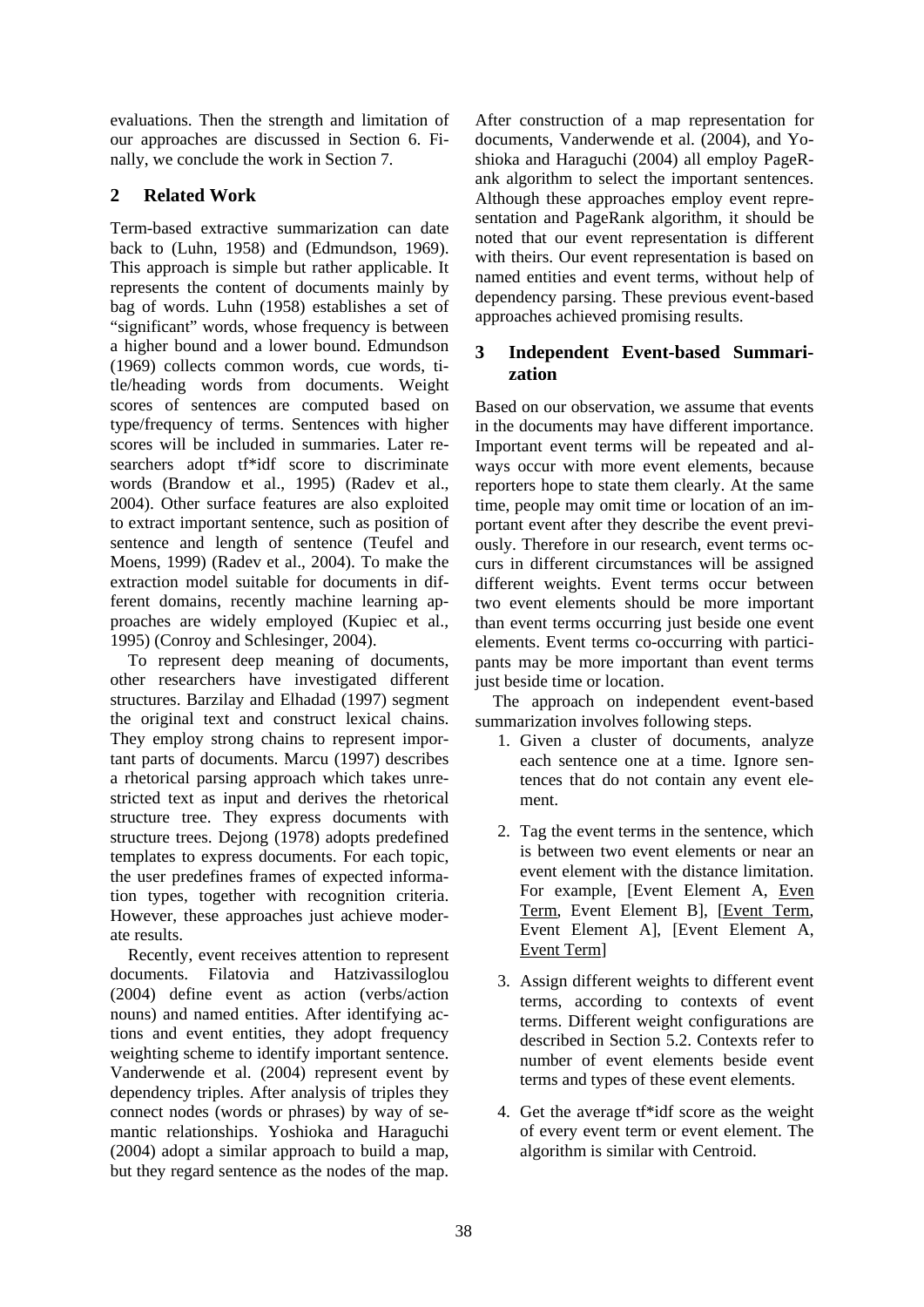- 5. Sum up the weights of event terms and event elements in a sentence.
- 6. Select the top sentences with highest weights, according to the length of summary.

### **4 Relevant Event-based Summarization**

Independent event-based approaches do not exploit relevance between events. However, we think that it may be useful to identify important events. After a document is represented by events, relevant events are linked together. We made the assumption that important events may be mentioned often and events associated to important events may be important also. PageRank is a suitable algorithm to identify the importance of events from a map, according to the previous assumption. In the following sections, we will discuss how to represent documents by events and how to identify important event with PageRank algorithm.

#### **4.1 Document Representation**

We employ an event map to represent content of a document cluster, which is about a certain topic. In an event map, nodes are event terms or event elements, and edges represent association or modification between two nodes. Since the sentence is a natural unit to express meanings, we assume that all event terms in a sentence are all relevant and should be linked together. The links between every two nodes are undirectional.

In an ideal case, event elements should be linked to the associated event terms. At the same time, an event element may modify another element. For example, one element is a head noun and another one is the modifier. An event term (e.g., verb variants) may modify an event element or event term of another event. In this case, a full parser should be employed to get associations or modifications between different nodes in the map. Because the performance of current parsing technology is not perfect, an effective approach is to simulate the parse tree to avoid introducing errors of a parser. The simplifications are described as follows. Only event elements are attached with corresponding event terms. An event term will not be attached to an event element of another event. Also, an event element will not be attached to another event element. Heuristics are used to attach event elements with corresponding event terms.

Given a sentence "Andrew had become little more than a strong rainstorm early yesterday,

moving across Mississippi state and heading for the north-eastern US", the event map is shown in Fig. 1. After each sentence is represented by a map, there will be multiple maps for a cluster of documents. If nodes from different maps are lexical match, they may denote same thing and should be linked. For example, if named entity "Andrew" occurred in Sentence A, B and C, then the three occurrences  $O_A$ ,  $O_B$  and  $O_C$  will be linked as  $O_A$ — $O_B$ ,  $O_B$ — $O_C$ ,  $O_C$ — $O_A$ . By this way, maps for sentences can be linked based on same concepts.



Figure 1. Document representation with event map

#### **4.2 Importance Identification by PageRank**

Given a whole map for a cluster of documents, the next step is to identify focus of these documents. Based on our assumption about important content in the previous section, PageRank algorithm (Page et al., 1998) is employed to fulfill this task. PageRank assumes that if a node is connected with more other nodes, it may be more likely to represent a salient concept. The nodes relevant to the significant nodes are closer to the salient concept than those not. The algorithm assigns the significance score to each node according to the number of nodes linking to it as well as the significance of the nodes. In PageRank algorithm, we use two directional links instead for every unidirectional link in Figure 1.

The equation to calculate the importance (indicated by *PR*) of a certain node *A* is shown as follows:

$$
PR(A) = (1 - d) + d\left(\frac{PR(B_1)}{C(B_1)} + \frac{PR(B_2)}{C(B_2)} + \dots + \frac{PR(B_t)}{C(B_t)}\right)
$$

Where  $B_1$ ,  $B_2$ ,...,  $B_t$  are all nodes which link to the node  $A$ .  $C(B_i)$  is the number of outgoing links from the node  $B_i$ . The weight score of each node can be gotten by this equation recursively. *d* is the factor used to avoid the limitation of loop in the map structure. As the literature (Page et al., 1998) suggested, *d* is set as 0.85. The significance of each sentence to be included in the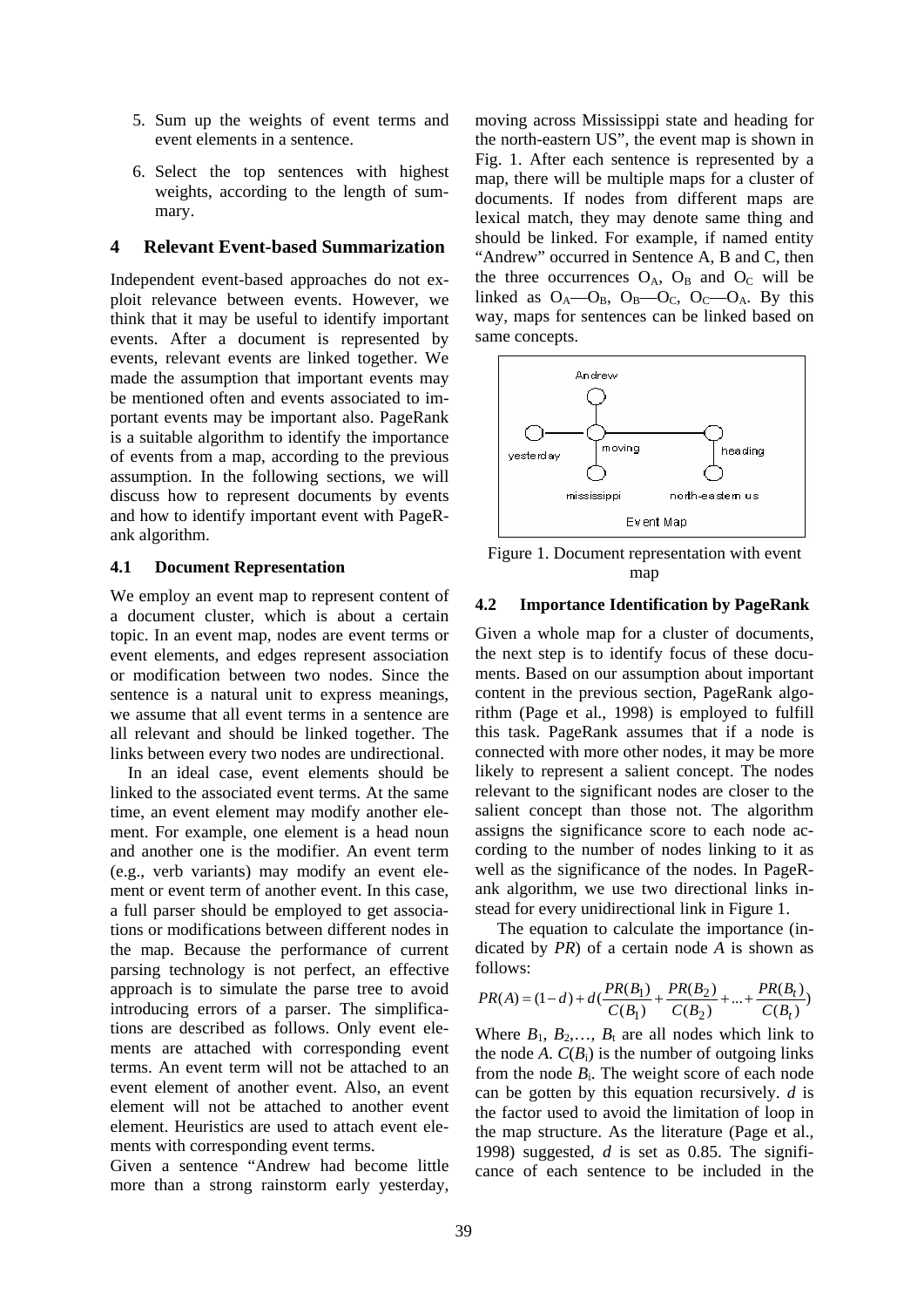summary is then derived from the significance of the event terms and event elements it contains.

## **5 Evaluation**

## **5.1 Dataset and Evaluation Metrics**

DUC 2001 dataset is employed to evaluate our summarization approaches. It contains 30 clusters and a total of 308 documents. The number of documents in each cluster is between 3 and 20. These documents are from some English news agencies, such as Wall Street Journal. The contents of each cluster are about some specific topic, such as the hurricane in Florida. For each cluster, there are 3 different model summaries, which are provided manually. These model summaries are created by NIST assessors for the DUC task of generic summarization. Manual summaries with 50 words, 100 words, 200 words and 400 words are provided.

Since manual evaluation is time-consuming and may be subjective, the typical evaluation package, ROUGE (Lin and Hovy, 2003), is employed to test the quality of summaries. ROUGE compares the machine-generated summaries with manually provided summaries, based on unigram overlap, bigram overlap, and overlap with long distance. It is a recall-based measure and requires that the length of the summaries be limited to allow meaningful comparison. ROUGE is not a comprehensive evaluation method and intends to provide a rough description about the performance of machine generated summary.

## **5.2 Experimental Configuration**

In the following experiments for independent event-based summarization, we investigate the effectiveness of the approach. In addition, we attempt to test the importance of contextual information in scoring event terms. The number of associated event terms and the type of event terms are considered to set the weights of event terms. The weights parameters in the following experiments are chosen according to empirical estimations.

**Experiment 1**: Weight of any entity is 1. Weight of any verb/action noun, which is between two entities or just beside one entity, is 1.

**Experiment 2:** Weight of any entity is 1. Weight of any verb/action noun, which is between two entities, is 3. Weight of any verb/action noun, which is just beside one entity, is 1.

**Experiment 3:** Weight of any entity is 1. Weight of any verb/action noun, which is between two entities and the first entity is person or organization, is 5. Weight of any verb/action noun, which is between two entities and the first entity is not person and not organization, is 3. Weight of any verb/action noun, which is just after a person or organization, is 2. Weight of any verb/action noun, which is just before one entity, is 1. Weight of any verb/action noun, which is just after one entity and the entity is not person and not organization, is 1.

In the following experiments, we investigate the effectiveness of our approaches on under different length limitation of summary. Based on the algorithm of experiment 3, we design experiment to generate summaries with length 50 words, 100 words, 200 words, 400 words. They are named **Experiment 4**, **Experiment 5**, **Experiment 3** and **Experiment 6**.

In other experiments for relevant event-based summarization, we investigate the function of relevance between events. The configurations are described as follows.

**Experiment 7**: Event terms and event elements are identified as we discussed in Section 3. In this experiment, event elements just include named entities. Occurrences of event terms or event elements are linked with by exact matches. Finally, the PageRank is employed to select important events and then important sentences.

**Experiment 8**: For reference, we select one of the four model summaries as the final summary for each cluster of documents. ROUGE is employed to evaluate the performance of these manual summaries.

## **5.3 Experimental Results**

The experiment results on independent eventbased summarization are shown in table 1. The results for relevant event-based summarization are shown in table 3.

|         | Exp.  | Exp. 2 | Exp. 3 |
|---------|-------|--------|--------|
| Rouge-1 | 0.315 | 0.322  | 0.323  |
| Rouge-2 | 0.049 | 0.055  | 0.055  |
| Rouge-L | 0.299 | 0.305  | 0.306  |

Table 1. Results on independent event-based summarization (summary with length of 200 words)

From table 1, we can see that results of Experiment 2 are better than those of Experiment 1. It proves our assumption that importance of event terms is different when these event terms occur with different number of event elements. Results of Experiment 3 are not significant better than those of Experiment 2, so it seems that the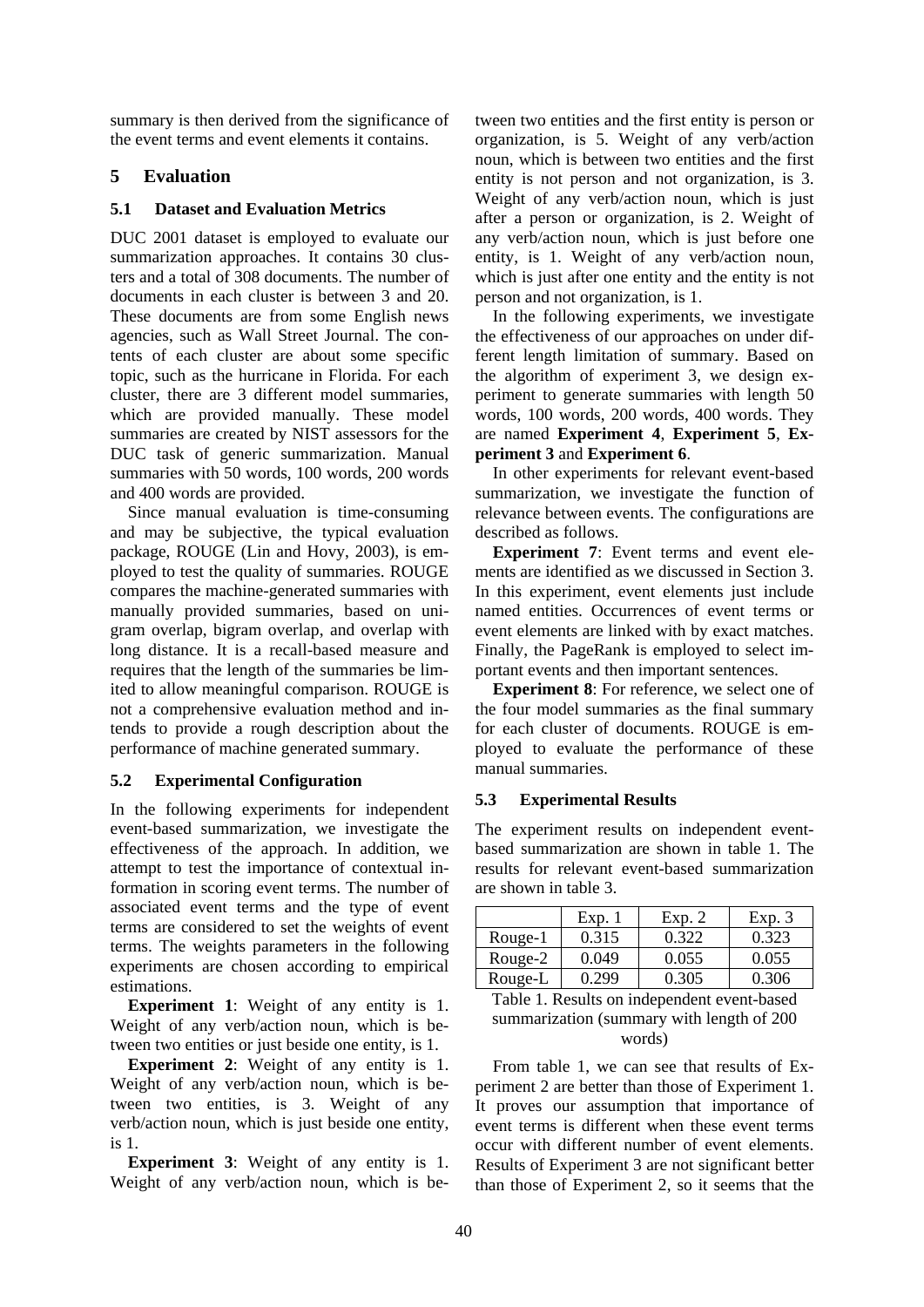assumption that importance of event terms is not very different when these event terms occur with different types of event elements. Another possible explanation is that after adjustment of the weight for event terms, the difference between the results of Experiment 2 and Experiment 3 may be extended. \

|                      | Exp. 4 | Exp. 5 | Exp. 3 | Exp. $6$ |
|----------------------|--------|--------|--------|----------|
| Rouge-1              | 0.197  | 0.249  | 0.323  | 0.382    |
| Rouge-2              | 0.021  | 0.031  | 0.055  | 0.081    |
| Rouge-L              | 0.176  | 0.231  | 0.306  | 0.367    |
| ---<br>$\sim$ $\sim$ |        |        |        |          |

Table 2. Results on independent event-based summarization (summary with different length)

Four experiments of table 2 show that performance of our event based summarization are getting better, when the length of summaries is expanded. One reason is that event based approach prefers sentences with more event terms and more event elements, so the preferred lengths of sentences are longer. While in a short summary, people always condense sentences from original documents, and use some new words to substitute original concepts in documents. Then the Rouge score, which evaluates recall aspect, is not good in our event-based approach. In contrast, if the summaries are longer, people will adopt detail event descriptions in original documents, and so our performance is improved.

|         | Exp.  | Exp. 8 |
|---------|-------|--------|
| Rouge-1 | 0.325 | 0.595  |
| Rouge-2 | 0.060 | 0.394  |
| Rouge-L | 0.305 | 0.586  |

Table 3. Results on relevant event-based summarization and a reference experiment (summary with length of 200 words)

In table 3, we found the Rouge-score of relevant event-based summarization (Experiment 7) is better than independent approach (Experiment 1). In Experiment 1, we do not discriminate the weight of event element and event terms. In Experiment 7, we also did not discriminate the weight of event element and event terms. It is fair to compare Experiment 7 with Experiment 1 and it's unfair to compare Experiment 7 with Experiment 3. It looks like the relevance between nodes (event terms or event elements) can help to improve the performance. However, performance of both dependent and independent event-based summarization need to be improved further, compared with human performance in Experiment 8.

## **6 Discussion**

As discussed in Section 2, event-based approaches are also employed in previous works. We evaluate our work in this context. As eventbased approaches in this paper are similar with that of Filatovia and Hatzivassiloglou (2004), and the evaluation data set is the same one, the results are compared with theirs.



Figure 2. Results reported in (Filatovia and Hatzivassiloglou 2004)



Figure 3. Results of relevant event-based approach

Filatovia and Hatzivassiloglou (2004) report the ROUGE scores according to each cluster of DUC 2001 data collection in Figure 2. In this figure, the bold line represents their event-based approach and the light line refers to tf\*idf approach. It can be seen that the event-based approach performs better. The evaluation of the relevant event-based approach presented this paper is shown in Figure 3. The proposed approach achieves significant improvement on most document clusters. The reason seems that the relevance between events is exploited.

Centroid is a successful term-based summarization approach. For caparison, we employ MEAD (Radev et.al., 2004) to generate Centroid-based summaries. Results show that Centroid is better than our relevant event-based approach. After comparing the summaries given by the two approaches, we found some limitation of our approach.